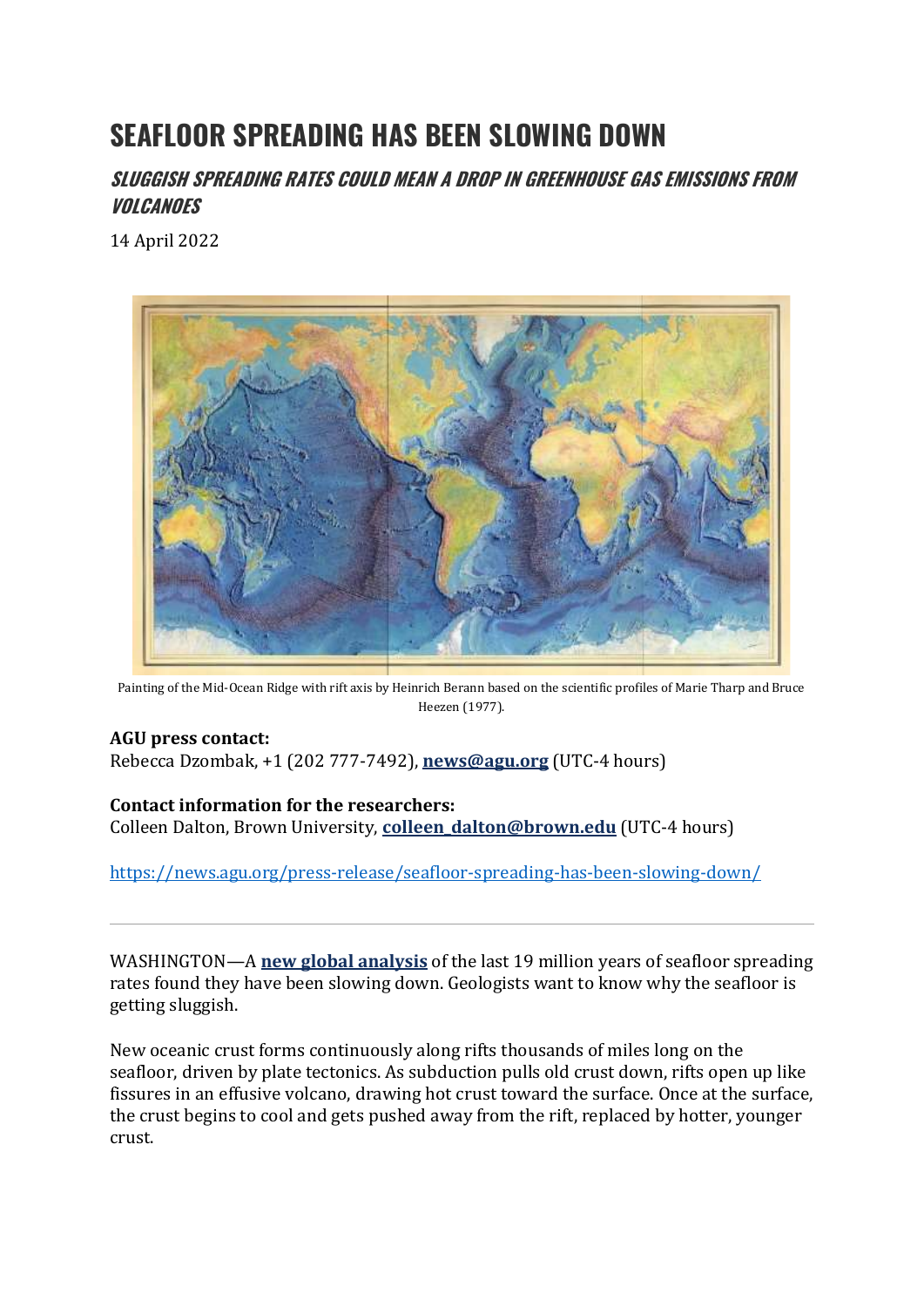This cycle is called seafloor spreading, and its rate shapes many global processes, including sea level and the carbon cycle. Faster rates tend to cause more volcanic activity, which releases greenhouse gases, so deciphering spreading rates helps contextualize long-term changes in the atmosphere.

Today, spreading rates top out around 140 millimeters per year, but peaked around 200 millimeters per year just 15 million years ago in some places, according to the new study. The study was published in the AGU journal *Geophysical Research Letters*, which publishes high-impact, short-format reports with immediate implications spanning all Earth and space sciences.

The slowdown is a global average, the result of varying spreading rates from ridge to ridge. The study examined 18 ridges, but took a particularly close look at the eastern Pacific, home to some of the globe's fastest spreading ridges. Because these slowed greatly, some by nearly 100 millimeters per year slower compared to 19 million years ago, they dragged down the world's average spreading rates.

It's a complex problem to solve, made more difficult by the seafloor's slow and steady self-destruction.

"We know more about the surfaces of some other planets than we do our own seafloor," said Colleen Dalton, a geophysicist at Brown University who led the new study. "One of the challenges is the lack of perfect preservation. The seafloor is destroyed, so we're left with an incomplete record."

The seafloor is destroyed in subduction zones, where oceanic crust slides under continents and sinks back into the mantle, and is reforged at seafloor spreading ridges. This cycle of creation and destruction takes about every 180 million years, the age of the oldest seafloor. The crust's magnetic record tracks this pattern, producing identifiable strips every time the Earth's magnetic field reverses.

Dalton and her co-authors studied magnetic records for 18 of the world's largest spreading ridges, using seafloor ages and their areas to calculate how much ocean crust each ridge has produced over the last 19 million years. Each ridge evolved a little differently: some lengthened, some shrank; some sped up, but almost all slowed down. The overall result of Dalton's work is that average seafloor spreading slowed down by as much as 40% over that time.

The driver here might be located at subduction zones rather than spreading ridges: for example, as the Andes grow along the western edge of the South American continent, the mountains push down on the crust.

"Think of it as increased friction between the two colliding tectonic plates," Dalton said. "A slowdown in convergence there could ultimately cause a slowdown in spreading at nearby ridges." A similar process could have operated underneath the Himalaya, with the rapidly growing range slowing spreading along the ridges in the Indian Ocean.

However, Dalton points out, this added friction can't be the only driver of the slowdown, because she found slowing rates globally and mountain growth is regional. Larger-scale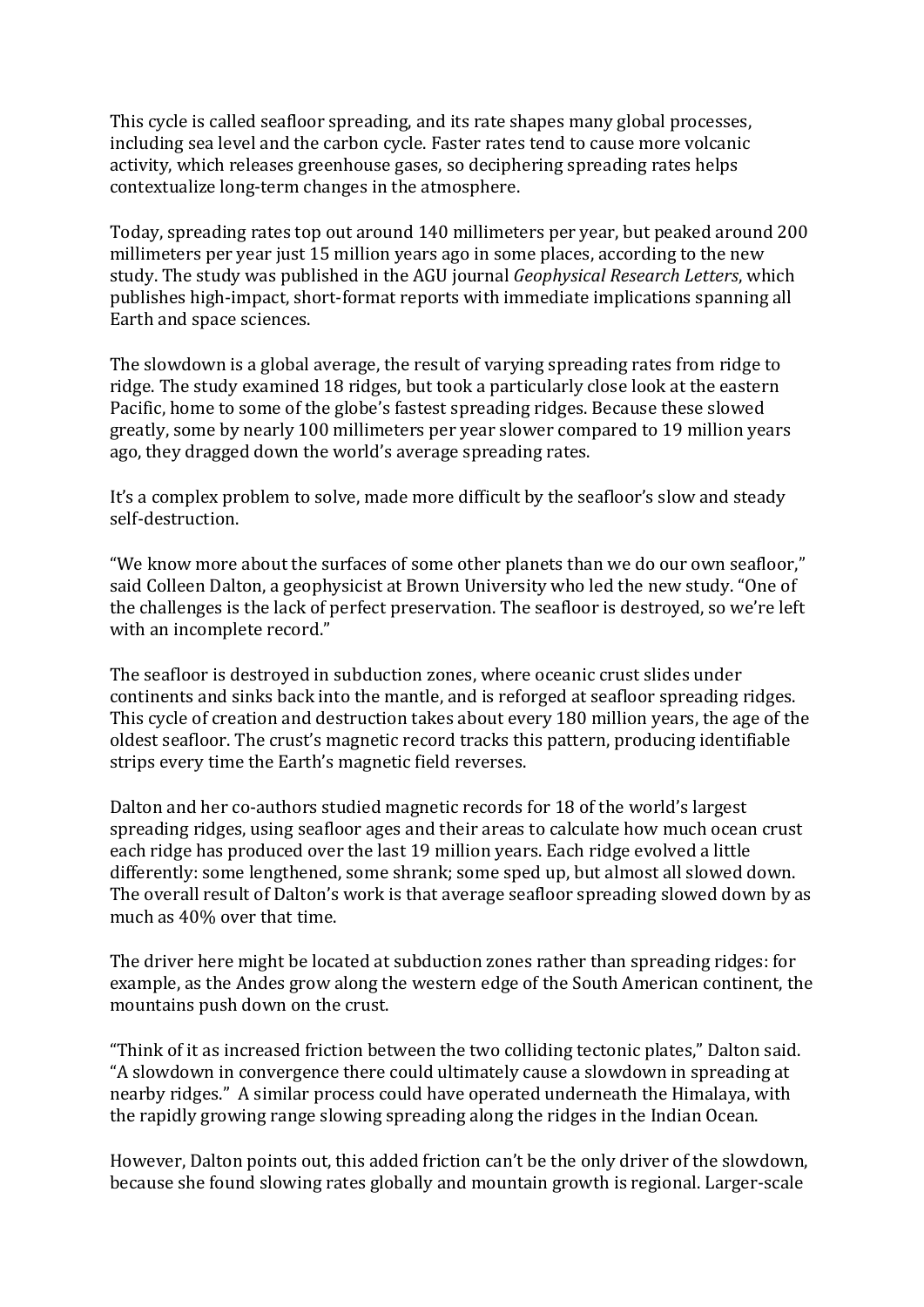processes, like changes in mantle convection, could also be playing a role. In all likelihood, she concludes, it's a combination of both. To learn more, Dalton hopes to collect absolute plate speeds, rather than the relative speeds used in this study, which will better allow her to determine the cause of the slowdown.

###

*AGU ([www.agu.org](http://www.agu.org/)) supports 130,000 enthusiasts to experts worldwide in Earth and space sciences. Through broad and inclusive partnerships, we advance discovery and solution science that accelerate knowledge and create solutions that are ethical, unbiased and respectful of communities and their values. Our programs include serving as a scholarly publisher, convening virtual and in-person events and providing career support. We live our values in everything we do, such as our net zero energy renovated building in Washington, D.C. and our Ethics and Equity Center, which fosters a diverse and inclusive geoscience community to ensure responsible conduct.*

# **NOTES FOR JOURNALISTS:**

This research study is published with open access and is freely available. **[Download a](https://agupubs.onlinelibrary.wiley.com/doi/10.1029/2022GL097937)  [PDF copy of the paper here.](https://agupubs.onlinelibrary.wiley.com/doi/10.1029/2022GL097937)** Neither the paper nor this press release is under embargo.

# **PAPER TITLE:**

"Evidence for a Global Slowdown in Seafloor Spreading Since 15 Ma"

#### **AUTHOR INFORMATION:**

- Colleen Dalton (corresponding author), Timothy Herbert, Department of Earth, Environmental, and Planetary Sciences, Brown University, Providence, RI, USA
- Douglas S. Wilson, Marine Science Institute, University of California-Santa Barbara, CA, USA

#### **[Resources](https://news.agu.org/press-release/seafloor-spreading-has-been-slowing-down/)**

- **[Featured research](https://mediacenter.agu.org/featured-research/)**
- **[Press release sign up form](https://forms.agu.org/press-release-signup/)**
- **[Journal paper access sign up form](https://forms.agu.org/register-for-journal-paper-access/)**
- **[Experts for the media](https://www.agu.org/Stay-Informed/Stay-Informed/Find-Science-Expert)**
- **[Fall Meeting Media Center](https://www.agu.org/Fall-Meeting/Pages/Attend/Media-Center)**
- **[Journalism Awards](https://www.agu.org/Honor-and-Recognize/Honors/Journalism-Awards)**
- **[Media resources for scientists](https://www.agu.org/Share-and-Advocate/Share/#3)**
- **[Journal paper publicity form](https://forms.agu.org/publicity-q-and-a/)**
- **[Press event proposal form](https://forms.agu.org/agu-press-event-proposal-form/)**
- **[Photography and social media guide](https://www.agu.org/Plan-for-a-Meeting/AGUMeetings/Meetings-Resources/Photography-and-social-media-guidelines)**
- **[Press eligibility requirements](https://www.agu.org/Stay-Informed/Stay-Informed/Cover-Meeting)**

#### **MEDIA CONTACT**